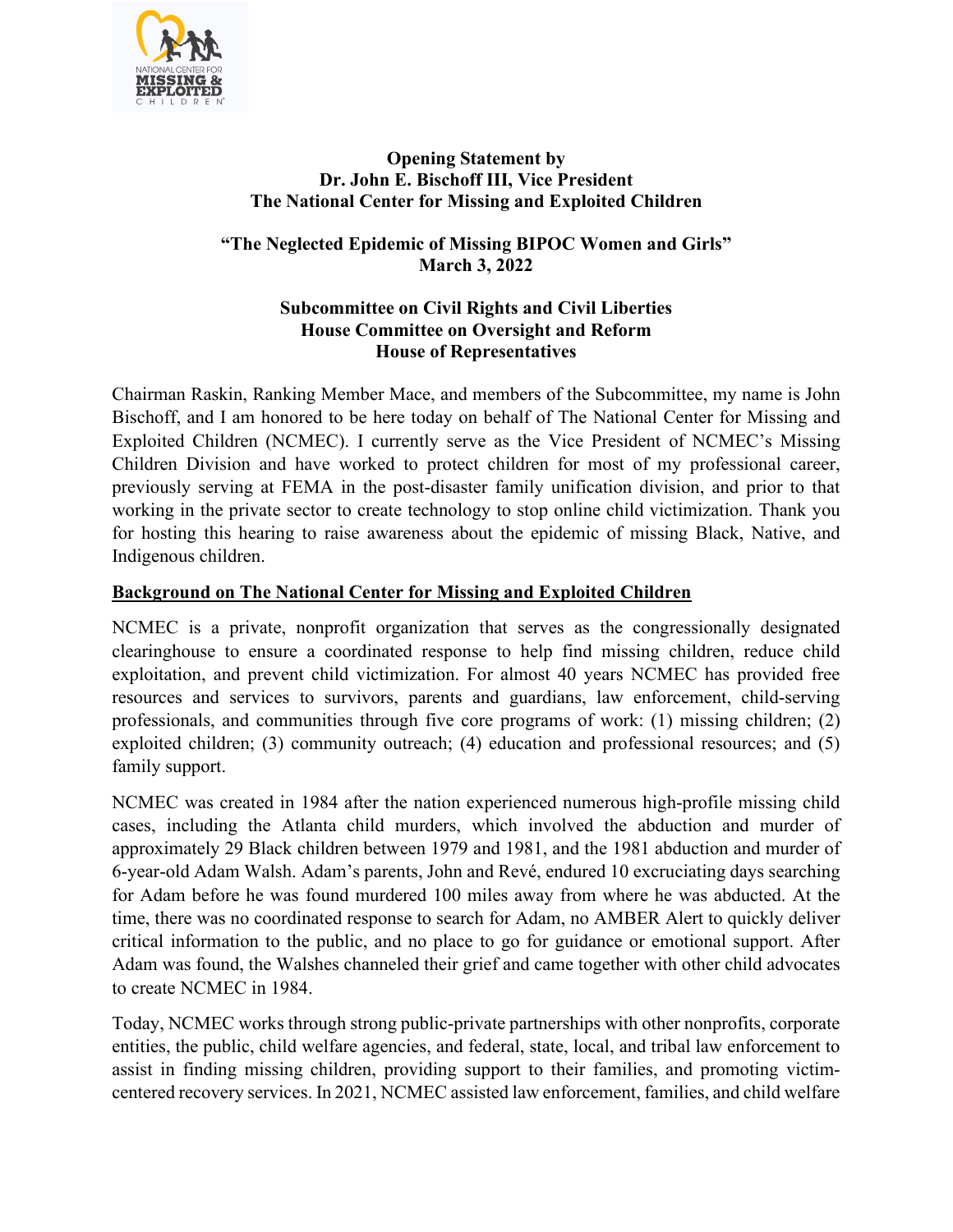agencies on 29,400 cases of missing children. NCMEC would not be able to fully execute our mission without the generous support of Congress, and we are grateful for the critical resources we receive to carry out our work.

When NCMEC receives reports of missing children, our staff works to help locate and support the recovery of the missing child by delivering a diverse array of programs and services. In recent years, NCMEC has seen an exponential increase in cases of children reported missing from state care as well as disproportionate increases in missing child cases involving Black, Multiracial and Native American children. To address these trends, we have worked to expand our partnerships and resources to better address how cases involving missing Black, Indigenous, and Native children are reported, investigated, and resolved and to supplement the needs of families and children during the recovery process in these cases. We also have increased our collaboration with individuals who have lived experience relating to certain vulnerabilities that missing children face in order to ensure our programs continue to offer victim-informed services.

# **NCMEC Programs to Help Locate and Recover Missing Children and Support Their Recovery Process**

NCMEC offers several core services to help find missing children and support searching parents and law enforcement when a child is missing. A summary of the core services most relevant to today's hearing is provided below relating to the following NCMEC programs: (1) Call Center; (2) missing child case management support for parents, social services, and law enforcement; (3) forensic services on long-term missing child cases and cases of unidentified deceased children; (4) analytical resources to develop leads and assist in recovering missing children and those exploited through sex trafficking; (5) individualized recovery planning and services for missing children victimized by sex trafficking; and (6) family and peer support for families experiencing a missing or exploited child situation.

Call Center: To date, NCMEC's 24/hour, toll-free Call Center has received more than 5 million calls from family members, law enforcement, members of the public, social services, and childserving professionals reporting a missing child, seeking help when a child has been exploited, or requesting resources to keep children safe from abduction and exploitation. The Call Center also operates the AMBER Alert Secondary Distribution Program, which amplifies and re-distributes AMBER Alerts issued by law enforcement through the Wireless Emergency Alert system and NCMEC's secondary distribution network consisting of over 200 corporate partners that help NCMEC push these urgent messages to the public. State and local law enforcement agencies in all 50 states, the District of Columbia, some parts of Indian country, Puerto Rico, and the U.S. Virgin Islands can activate AMBER Alerts in the most serious child abduction cases. To date, more than 1,085 children have been safely recovered as a result of the AMBER Alert program.

Child Case Management Services: NCMEC's case management team supports parents, child welfare agencies, and law enforcement on missing child cases categorized as: (1) endangered runaways; (2) family abductions; (3) nonfamily abductions; (4) lost, injured or otherwise missing; and (5) critically missing young adults (ages 18-20). In 2021, 91% of NCMEC's missing child cases were endangered runaways; 5% were family abductions; 3% were critically missing young adults; 0.5% were lost, injured, or otherwise missing; and less than 0.5% were nonfamily abductions. NCMEC case managers process and analyze information relating to a missing child;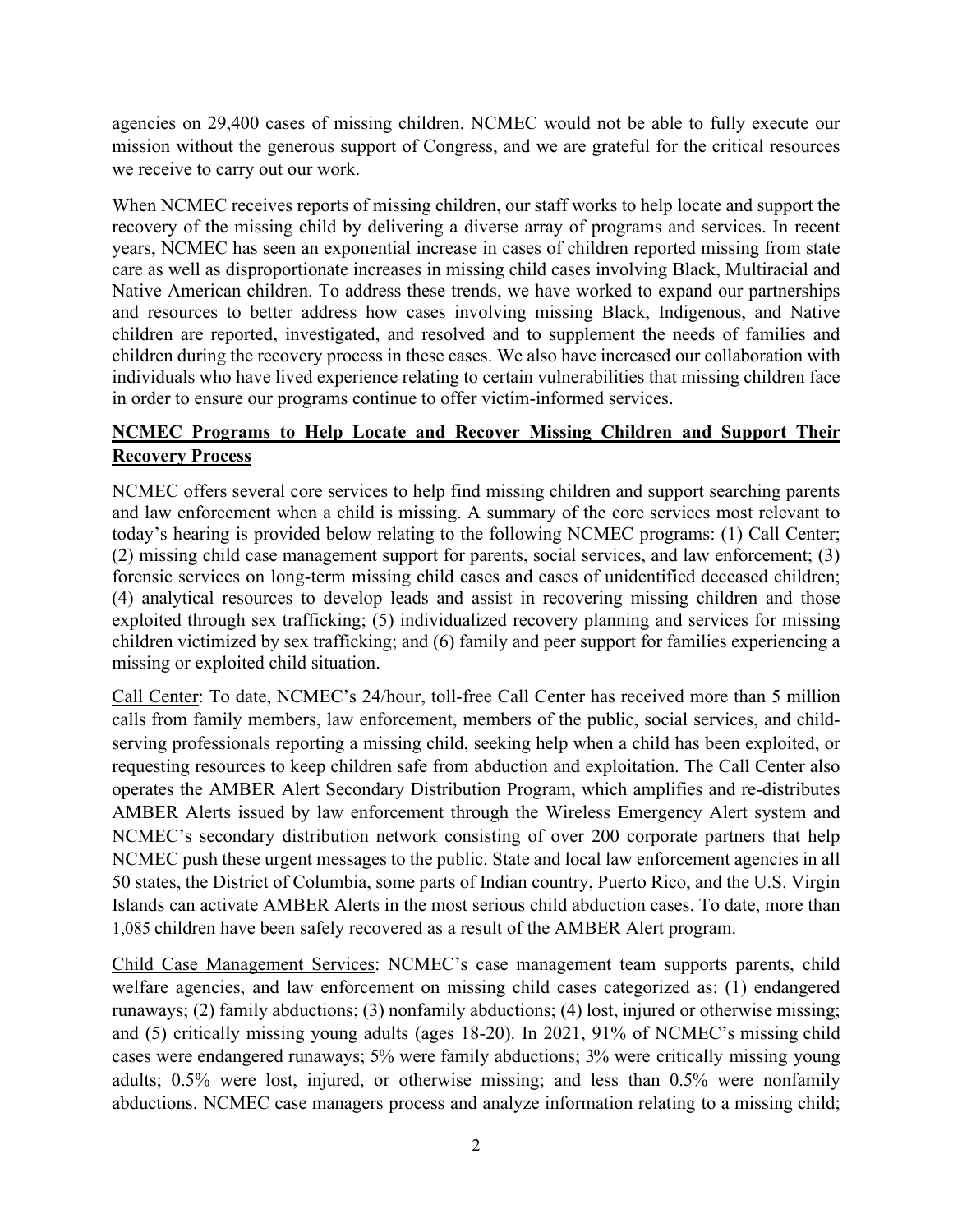engage withthe parent, child welfare professional, or law enforcement on potential leads and case developments; and coordinate appropriate NCMEC resources, including media, family support assistance, case analysis, and other unique NCMEC resources as appropriate to the case. To date, NCMEC has assisted law enforcement in recovering more than 400,000 missing children. NCMEC case managers also work with state and local missing child clearinghouses, non-profit organizations, and government agencies to support model programs and to facilitate travel and related resources to support families of missing children.

As shown in the 5-year snapshot below, the number of missing child cases NCMEC handles increased by 38% between 2016 and 2020.

|              | <b>Endangered</b><br><b>Runaways</b> | <b>Family</b><br><b>Abductions</b><br>(domestic &<br><i>international)</i> | Lost,<br>Injured,<br><b>Missing</b> | <b>Non-Family</b><br><b>Abductions</b> | <b>Missing</b><br>Young<br><b>Adults</b> | <b>Deceased</b><br><b>Child</b> | <b>Unidentified</b> | <b>Total</b> |
|--------------|--------------------------------------|----------------------------------------------------------------------------|-------------------------------------|----------------------------------------|------------------------------------------|---------------------------------|---------------------|--------------|
| 2016         | 18,960                               | 2,866                                                                      | 246                                 | 125                                    | 525                                      | 5                               | 22                  | 22,749       |
| 2017         | 25,354                               | 2,773                                                                      | 183                                 | 107                                    | 862                                      | 3                               | 101                 | 29,383       |
| 2018         | 23,988                               | 2,136                                                                      | 211                                 | 83                                     | 851                                      | 8                               | 66                  | 27,343       |
| 2019         | 26,816                               | 2,035                                                                      | 219                                 | 68                                     | 1,054                                    |                                 | 50                  | 30,243       |
| 2020         | 27,387                               | 2,581                                                                      | 176                                 | 96                                     | 1,092                                    | 7                               | 77                  | 31,416       |
| <b>Total</b> | 122,505                              | 12,391                                                                     | 813                                 | 479                                    | 4384                                     | 24                              | 316                 | 141,134      |

Children Missing from Care: The passage of the 2014 "Preventing Sex Trafficking and Strengthening Families Act," (P.L. 113-183), which required state agencies to report children missing from state care to both law enforcement and NCMEC, created a tremendous increase in missing child reports submitted to NCMEC. Since NCMEC began receiving cases under the new law, the number of reports has increased from 7,900 in 2015 to 20,935 in 2021. On children missing from care cases, NCMEC supports the search efforts of child welfare agencies and law enforcement and broadens the safety net for recovery beyond the jurisdiction where a child went missing. NCMEC also provides resources focused on the child's recovery.

Forensic Services to Support Long-Term Missing and Unidentified, Deceased Child Cases: NCMEC offers various forensic services to support long-term missing cases and cases of unidentified, deceased children. NCMEC's forensic artists provide age progressions on long-term (over 2 years) missing child cases and create facial reconstructions when an unidentified, deceased child is located in hopes that someone might recognize the child. To date, NCMEC has created more than 7,100 age progressions and more than 600 facial reconstructions. NCMEC's facial reconstructions have assisted in identifying more than 110 deceased children. NCMEC also facilitates collecting biometric data relating to missing and unidentified child cases to support the work of NCMEC's forensic lab partners.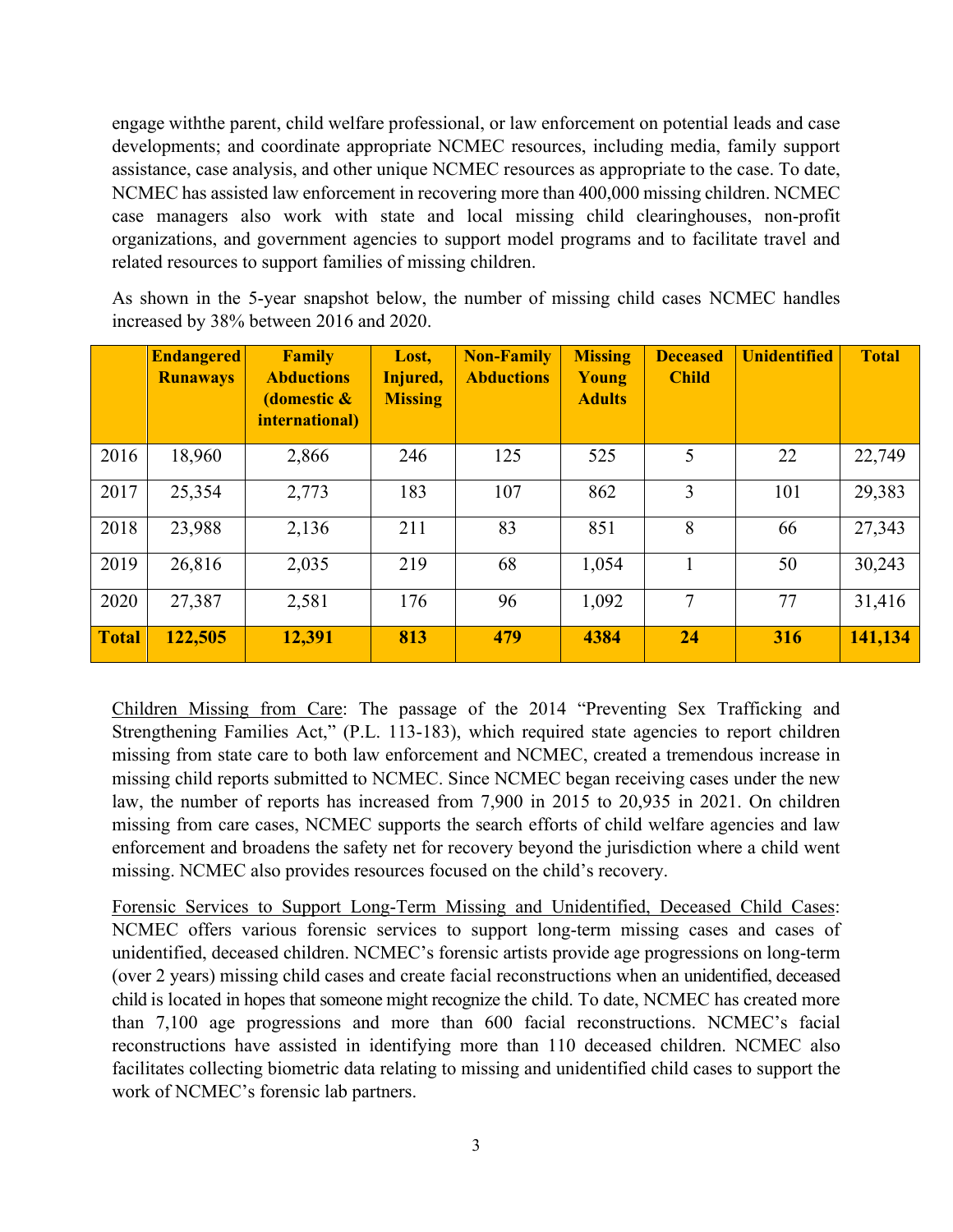Analytical Resources to Help Recover Missing Children and Children Victimized by Trafficking: NCMEC leverages public-private partnerships, donated data and mapping and technology tools, and publicly available open-source information to develop leads in missing child cases. NCMEC also provides specialized analytical services for law enforcement relating to missing children exploited by sex trafficking, including: conducting link analysis to connect potential victims and/or offenders in multiple states or locations; leveraging open source data and specialized child sex trafficking technology tools to develop information and leads; and analyzing phone numbers and online identifiers relating to potential traffickers in order to assist in the location and recovery of children exploited through child sex trafficking.

### Child Sex Trafficking Recovery Planning and Services

NCMEC's newly developed Child Sex Trafficking Recovery Services Team (RST) provides specialized technical assistance and resources to child welfare workers, foster parents, and law enforcement working to help recover missing children victimized by sex trafficking. The RST provides guidance on trauma-informed recovery resources available in states across the country and assists in developing victim-centered plans that increase opportunities for youth engagement and reduce trauma responses. The work of the RST is informed by NCMEC's Child Sex Trafficking Survivor Expert Working Group, which strengthens NCMEC's current efforts to support children victimized through sex trafficking.

#### Family Advocacy and Peer Support

NCMEC's Family Advocacy Specialists offer support for families experiencing the trauma of a missing or exploited child through crisis intervention and counseling referrals to appropriate professionals for long-term support. This support is amplified by NCMEC's Team HOPE program, which connects families in need to volunteers who have experienced the crisis of a missing or sexually exploited child and can offer peer support and coping skills.

#### **NCMEC and Missing Black, Indigenous, and Native American Child Cases**

After passage of the 2014 Preventing Sex Trafficking and Strengthening Families Act, NCMEC experienced a tremendous increase in missing child reports and a substantial shift in the type of missing child cases NCMEC received. From 2016 to 2021, 80% of missing child reports to NCMEC were of children missing from care. This rapid increase in cases re-focused NCMEC's awareness of troubling racial and ethnic disproportionalities observed in our missing child cases. Since then, we have worked to understand and address these issues as an organization. In 2017, NCMEC held our first roundtable to address children in state care and the missing child nexus. This roundtable also focused on cultural considerations and bridging the gap between law enforcement and communities of color. In February 2020, we held a two-day roundtable with representatives from civil rights, law enforcement, child-serving, policy, and academic communities. Both roundtables elevated the intersecting issues of children missing from state care, child sex trafficking, and race and ethnicity, with particular focus on the disproportionalities NCMEC saw relating to missing Black, Native, and Indigenous children. The conversations and partnerships developed during these roundtables continue to help us improve outcomes for missing and exploited children reported to NCMEC.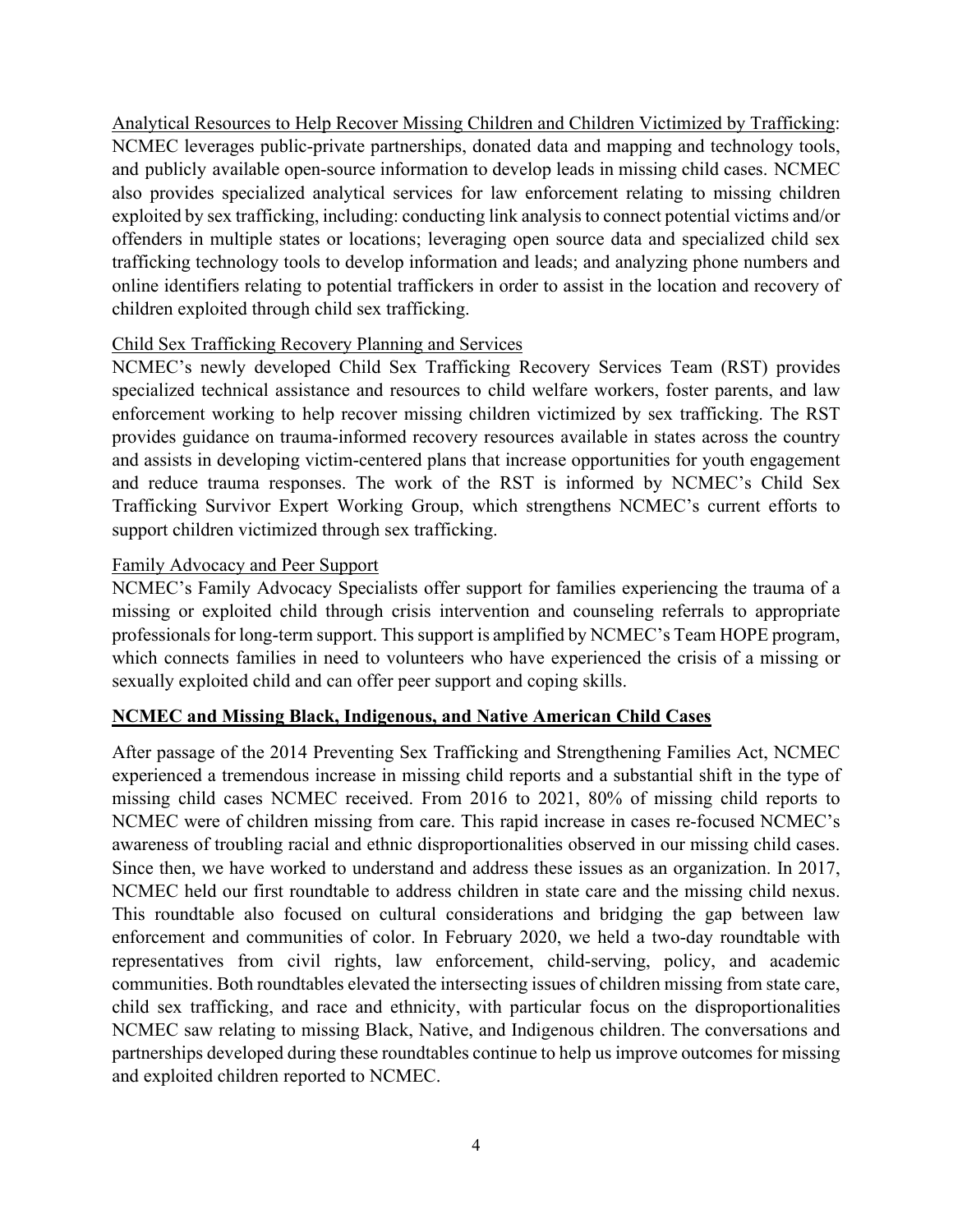The chart below provides a snapshot of NCMEC's missing child cases received between January 1, 2020, and December 31, 2020, broken down by age and race:



Further analysis of NCMEC's missing child cases, cases of missing children believed to be exploited through sex trafficking, and cases of children missing from care, reflects certain disproportionate trends in the missing child cases reported to NCMEC, including:

- 31% of children reported missing to NCMEC from 2016-2020 were Black, which is more than tw[i](#page-7-0)ce their representation in the U.S. population based on Census data.<sup>i</sup>
- 10% of children reported missing to NCMEC from 2016-2020 were Multiracial, compared to 4% of their representation in the U.S. population based on Census data.
- In 2021, Black children represented 36%, and Multiracial children 12%, of missing children reported to NCMEC who were likely victims of child sex trafficking.
- In 2021, 34% of children reported missing from care were Black, creating even more disparity in relation to their representation.
- In 2021 60% of all children missing from care were girls, representing another disparity in relation to representation.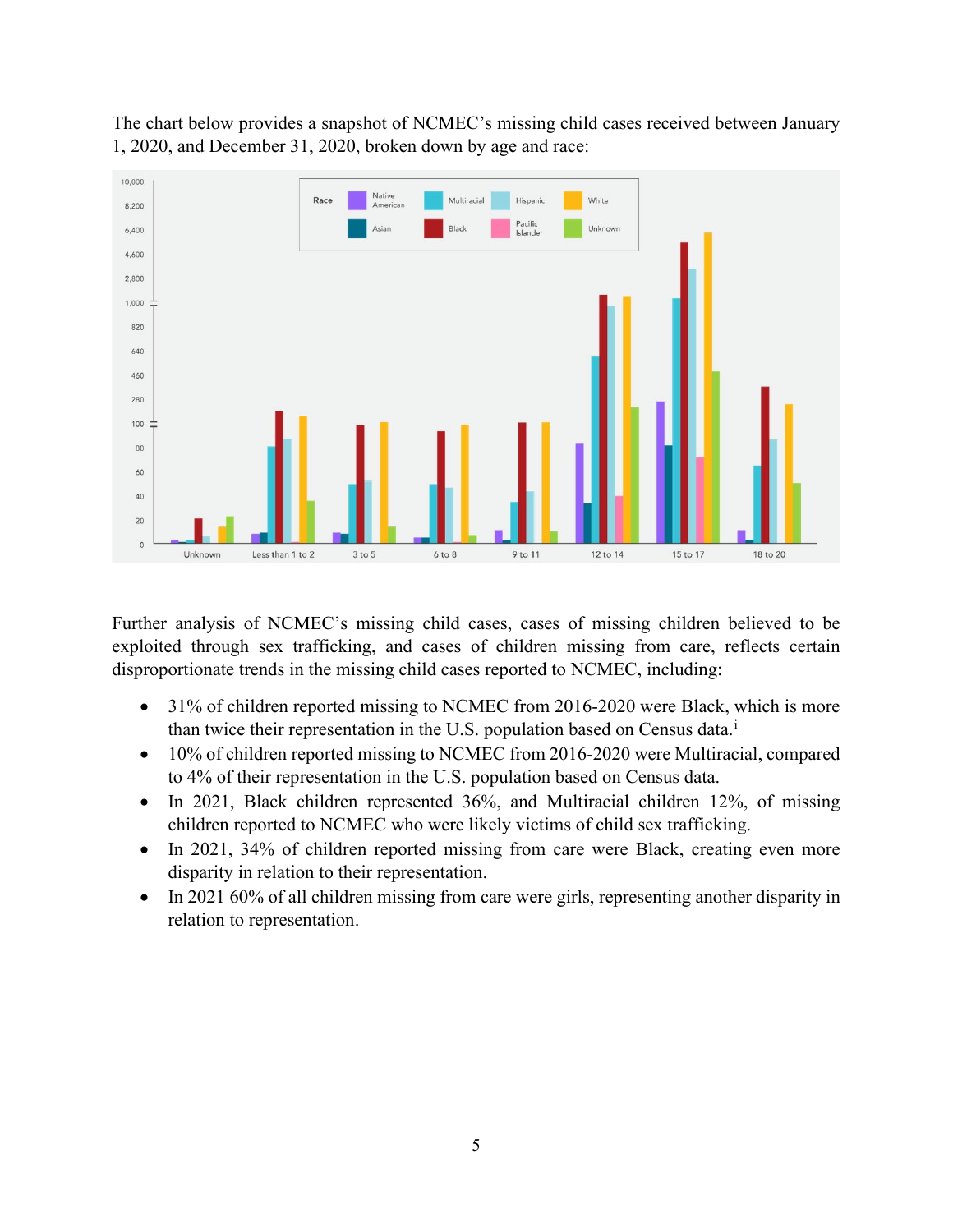| <b>CHILD'S SEX</b> | <b>COUNT</b> | <b>PERCENTAGE</b> |
|--------------------|--------------|-------------------|
| <b>FEMALE</b>      | 12,536       | 60%               |
| <b>MALE</b>        | 8,389        | 40%               |
| <b>UNKNOWN</b>     | 10           | 0%                |
| <b>TOTAL</b>       | 20,935       | <b>100%</b>       |

NCMEC's children missing from care cases analyzed by sex and race is shown below for 2021:

| <b>CHILD'S RACE</b>     | <b>COUNT</b> | <b>PERCENTAGE</b> |
|-------------------------|--------------|-------------------|
| <b>NATIVE AMERICAN</b>  | 332          | 2%                |
| <b>ASIAN</b>            | 70           | 0%                |
| <b>MULTIRACIAL</b>      | 1,959        | 9%                |
| <b>BLACK</b>            | 7,087        | 34%               |
| <b>HISPANIC</b>         | 3,416        | 16%               |
| <b>PACIFIC ISLANDER</b> | 103          | 0%                |
| <b>UNKNOWN</b>          | 760          | 4%                |
| <b>WHITE</b>            | 7,208        | 34%               |
| <b>TOTAL</b>            | 20,935       | 100%              |

Over the past decade, NCMEC has worked to engage Native, Indigenous, and tribal communities to learn how we can best support them. Cases involving children from these communities can be complicated because of the communication, jurisdictional, and resource challenges that often exist with the 574 Federally recognized and other state-recognized tribes.

From 2009-2021, 3,284 Native American children were reported missing to NCMEC. Of these children, only 1,188 of reports included a tribal affiliation, and 2,497 were missing from state care. Other demographic data from this time period shows that 56% were female, 67% percent were between the ages of 15 and 17, and 87% were Endangered Runaways. The data around endangerments for these children is consistent with what we see with all children which is that most have a previous missing incident, and many are in dire need of support services for drugs, alcohol, and mental health. Notably, in 2021 alone, Native American children represented 415 of our 27,733 missing child cases. Sixteen percent of the missing Native American children who were reported to NCMEC were likely victims of child sex trafficking.

NCMEC data only reflects cases that are reported to NCMEC. It is important to underscore that cases involving Native American children can go unreported for a variety of reasons, including the fact that tribal child welfare entities do not have the same P.L. 113-183 reporting requirements as state agencies. We also fully acknowledge that the lack of reporting from Native, Indigenous, and tribal communities is rooted in a deep distrust of outside organizations based on the historical and present-day traumas these communities continue to experience.

NCMEC understands that partnerships and communication are key to enabling our resources on missing children to be utilized more widely in tribal lands. We have invested in building partnerships and relationships directly with tribes and tribal resources as part of our initiatives to address missing Native American children. Almost every year since 2012, NCMEC has hosted the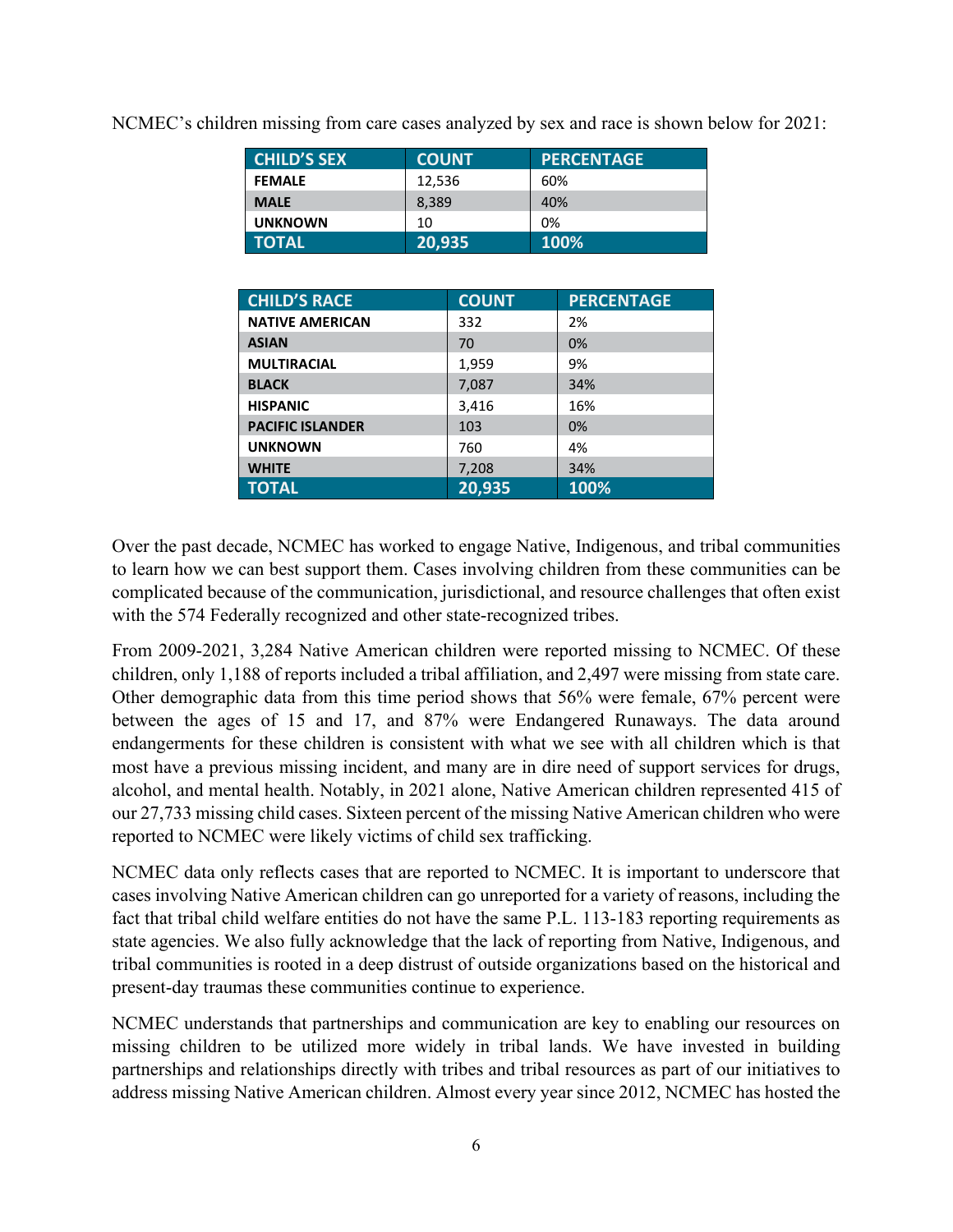"Northeast Tribal Conference on Child Victimization" in partnership with the Seneca Nation of Indians, Native American Children's Alliance, Northeast Regional Children's Advocacy Center, National Criminal Justice Training Center, the New York State Children's Alliance, and Native American Community Services. This conference has attendees from the U.S. and Canada representing tribal nations, non-government organizations, multi-disciplinary teams, and nontribal professionals that provide services to children and families in tribal communities.

In 2018, NCMEC began collaborating with the DOJ Tribal Access Program and has participated in meetings and trainings with tribal leadership, law enforcement, and social services. This program ensures the exchange of information across Criminal Justice Information Services systems like the National Crime Information Center (NCIC). This exchange of information is crucial because in order for NCMEC to intake a missing child case, there must be a NCIC entry for the child so that we have a law enforcement entity to engage with and to share tips or leads.

In January 2020, NCMEC was invited to participate as part of the Department of Justice's Missing & Murdered Indigenous Persons Initiative working group, which will focus on the development of a series of four guides (law enforcement response; victim services; communication strategy; and community-based organizations) to assist tribes in developing customized model protocols to respond to missing person cases in their communities. These "Tribal Community Response Plans" for missing persons have already been used in pilot programs in Alaska, Minnesota, Montana, Michigan, Oklahoma, and Oregon. Information regarding NCMEC resources is prominently featured in these Plans.

In 2021, NCMEC created a paid Tribal Fellowship position to help continue to develop and maintain meaningful relationships with Native, Indigenous and tribal communities. The Fellowship is annual and 100% virtual to ensure professional, geographic, and tribal diversity. Although this position has only been in place since January of this year, we have already realized the benefits of the trust and understanding we are seeking to build with these communities through the work and active participation of our Tribal Fellow in our outreach efforts. This year NCMEC is also honored to have been selected to present at the National Indian Child Welfare Association's, 40th Annual Protecting Our Children Conference, which is the largest national gathering on American Indian and Alaska Native child advocacy issues, with over 1,400 attendees.

NCMEC approaches each of these initiatives as opportunities to continue to expand our understanding and relationships in these areas so that we can better serve missing children and their families in these communities.

### **Closing Remarks**

The racial and ethnic disproportionalities reflected in missing child cases reported to NCMEC are due in part to the systemic and historical inequalities that people of color face in our society. NCMEC is devoted to remaining and continuing to grow as an inclusive, survivor-centered, and trauma-informed organization. We continuously work to ensure our staff are educated relating to the historical trauma that the communities we serve have experienced so NCMEC can better support these communities and help address these disparities. In 2020, NCMEC launched the Child Sex Trafficking Survivor Expert Working Group. This working group is composed of a team of